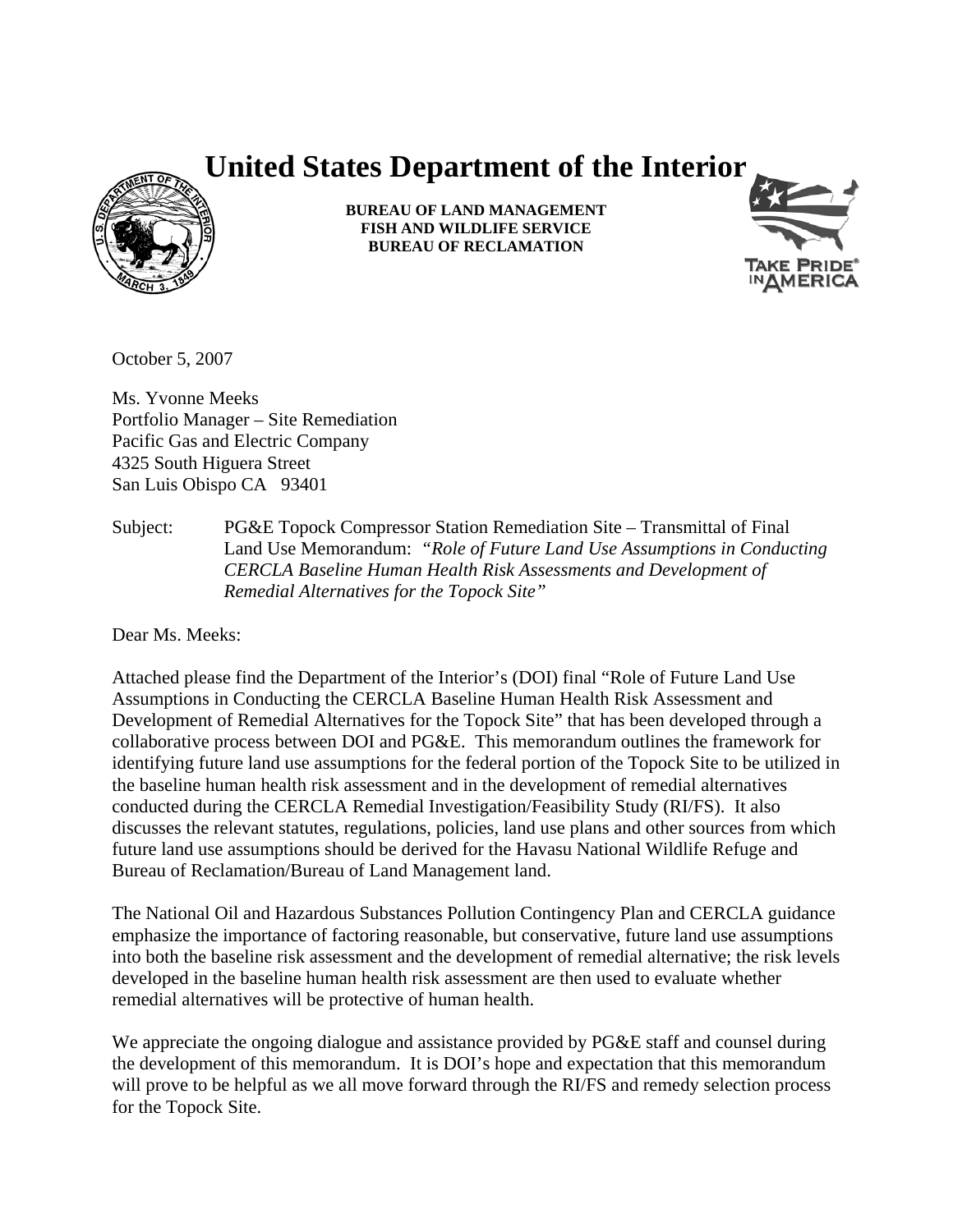If you have any questions concerning clarification of this memorandum, please contact me at (303)236-3350 or Joanna Citron-Day at (202)219-1657.

Sincerely,

*Krista A. Doebbler* 

Kris Doebbler DOI Acting Topock Remedial Project Manager

cc: CWG Distribution List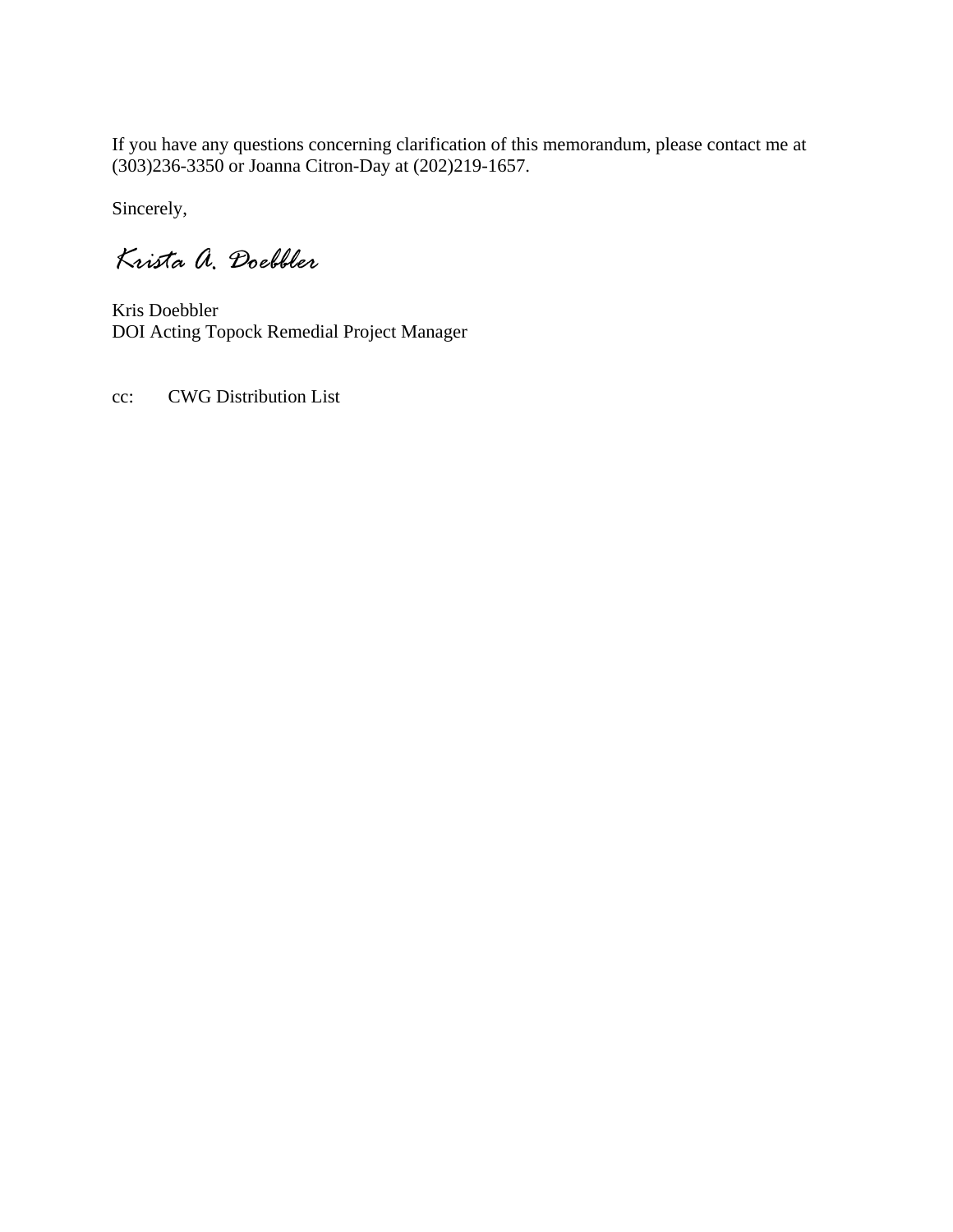#### **ROLE OF FUTURE LAND USE ASSUMPTIONS IN CONDUCTING THE CERCLA BASELINE HUMAN HEALTH RISK ASSESSMENTS AND DEVELOPMENT OF REMEDIAL ALTERNATIVES FOR THE TOPOCK SITE**

#### **Executive Summary**

Pacific Gas and Electric Company ("PG&E") is performing a remedial investigation and feasibility study ("RI/FS") to investigate the nature and extent of contamination and evaluate remedial alternatives to clean up hexavalent chromium and other hazardous substances released from the PG&E Topock Compressor Station. These hazardous substances have migrated on or under adjacent federal land. Areas where the hazardous substances released from the Compressor Station have come to be located are referred to in this document as the "Topock Site."

PG&E is performing the RI/FS in accordance with an administrative order on consent ("AOC") entered with the Federal Government pursuant to the Comprehensive Environmental Response, Compensation, and Liability Act ("CERCLA"). The Bureau of Land Management ("BLM"), Bureau of Reclamation ("Reclamation"), U.S. Fish and Wildlife Service ("FWS"), and U.S. Department of the Interior ("DOI") (collectively "the Federal agencies") are responsible for directing and overseeing PG&E's performance of the Topock CERCLA RI/FS.

When evaluating remedial alternatives pursuant to CERCLA, the analysis must consider, among other things, whether remedial alternatives will protect human health. This analysis is based on risk levels developed during the baseline human health risk assessment that are premised on assumptions about the future land uses at the site. A site-specific ecological risk assessment must also be conducted to determine whether a threat to ecological receptors exists.

The National Oil and Hazardous Substances Pollution Contingency Plan ("NCP") and, to a greater extent, Environmental Protection Agency ("EPA") CERCLA guidance emphasize the importance of factoring reasonable land use assumptions into both the baseline risk assessment and the development of remedial alternatives. Assumptions about reasonably foreseeable future uses at the Topock Site can be developed by examining current land uses, adjacent land uses, development patterns in the area, federal resource management plans, cultural and ecological factors, and geographic and geological information.Knowing how people currently use and will likely use the property helps to determine whether an actual or potential threat to human health exists from onsite contamination.

The risk levels developed in the baseline human health risk assessment are then used to evaluate whether remedial alternatives will be protective of human health. Remedial alternatives may protect human health by reducing concentrations of hazardous substances or interrupting complete exposure pathways that pose an unacceptable risk to human health and the environment, or reducing exposure durations through the use of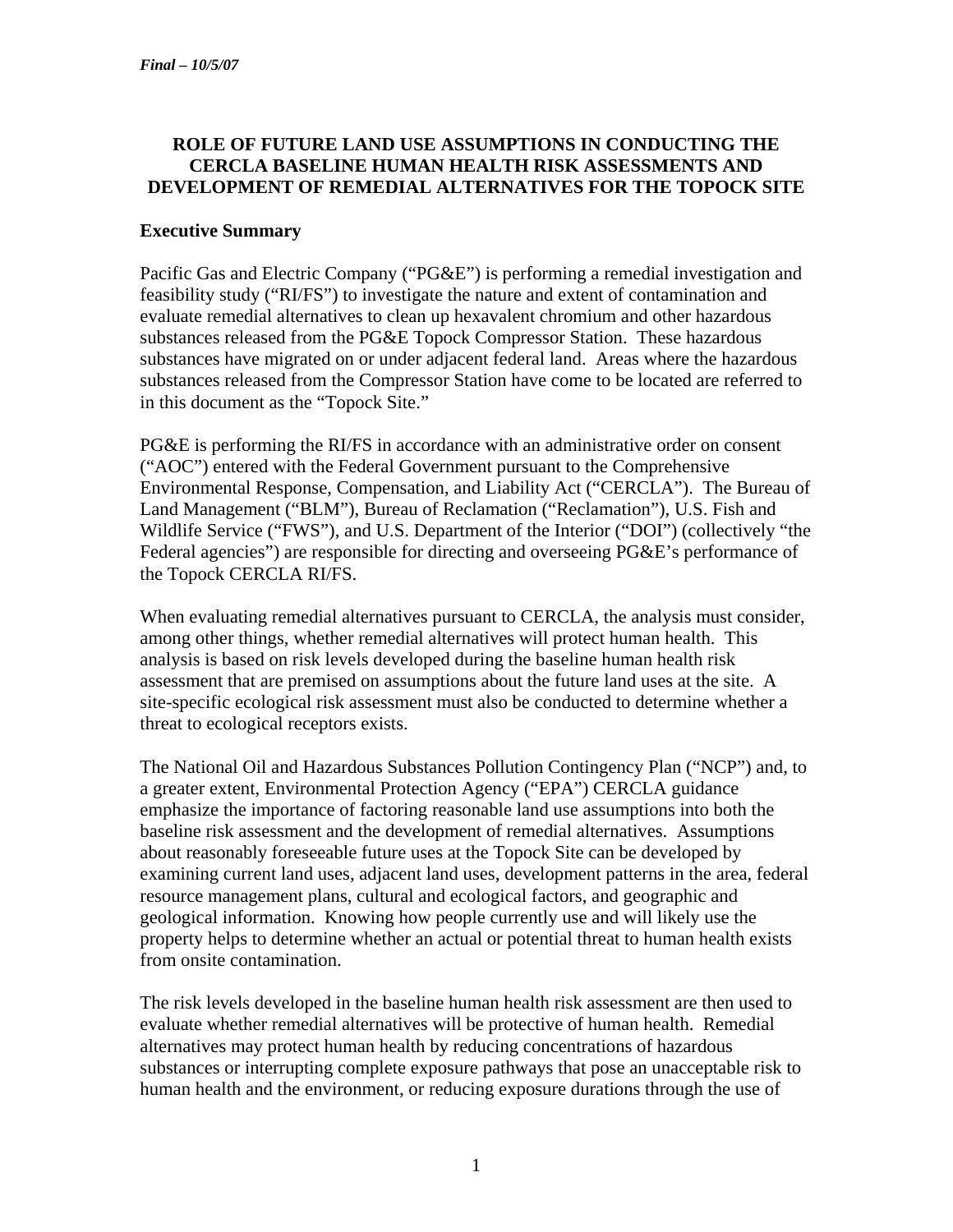institutional controls. Determining what types of institutional controls may be necessary is a site-specific inquiry.

Management and use of federal land is governed by federal law, including statutes, regulations and Executive Orders. In addition, use of land under the jurisdiction of FWS, Reclamation, and BLM is guided by bureau-specific policies and land use plans. These policies and land use plans reflect each bureau's unique mission and approach to land management**.** Within the boundaries established by the relevant federal law, policies and land use plans, each bureau has broad discretion to determine how property under its jurisdiction should be used.

Under the National Wildlife Refuge System Improvement Act of 1997 ("FWS Organic Act"), FWS has a primary conservation mission, which is further articulated in relevant policies and the relevant land management plan for each particular refuge. This conservation mission limits human use of refuge property and makes it unlikely that refuge property will be transferred out of federal ownership. Therefore, it is reasonably foreseeable that the property will continue to be managed as a wildlife refuge and the resulting future human use assumption is limited to recreational uses.

BLM, on the other hand, is subject to a multiple use directive under the Federal Land Policy Management Act of 1976 ("FLPMA"). BLM's multiple use mission allows for a broad array of recreational and other uses as demonstrated in the relevant land management plan. In addition, BLM's land management discretion includes the discretion to transfer property and/or execute land exchanges with State, local, and private parties. Therefore, it is reasonably foreseeable that BLM-managed land may be transferred out of federal ownership and the resulting future human use assumption must include unrestricted use.

A significant portion of the lands managed by the BLM in this case are Reclamation lands, acquired or withdrawn for Reclamation projects. These lands are managed by BLM under a special provision of the Departmental Manual at 613 DM 1. Simply put, these lands remain primarily designated for support of Reclamation project purposes, but are managed by BLM for all non-Reclamation project (i.e. natural resource and recreation) purposes. Reclamation remains involved in land management decisions to prevent conflicts with the specific water and power project operation and maintenance uses for which these lands are set aside.

A significant portion of the Havasu National Wildlife Refuge ("Refuge"), on and under which releases from the Topock Site have migrated, was also acquired or withdrawn for Reclamation project uses. These lands are also subject to the primary operation and maintenance needs of Reclamation, but are managed by FWS for wildlife and related resource management purposes, as provided in the Executive Orders establishing the Refuge.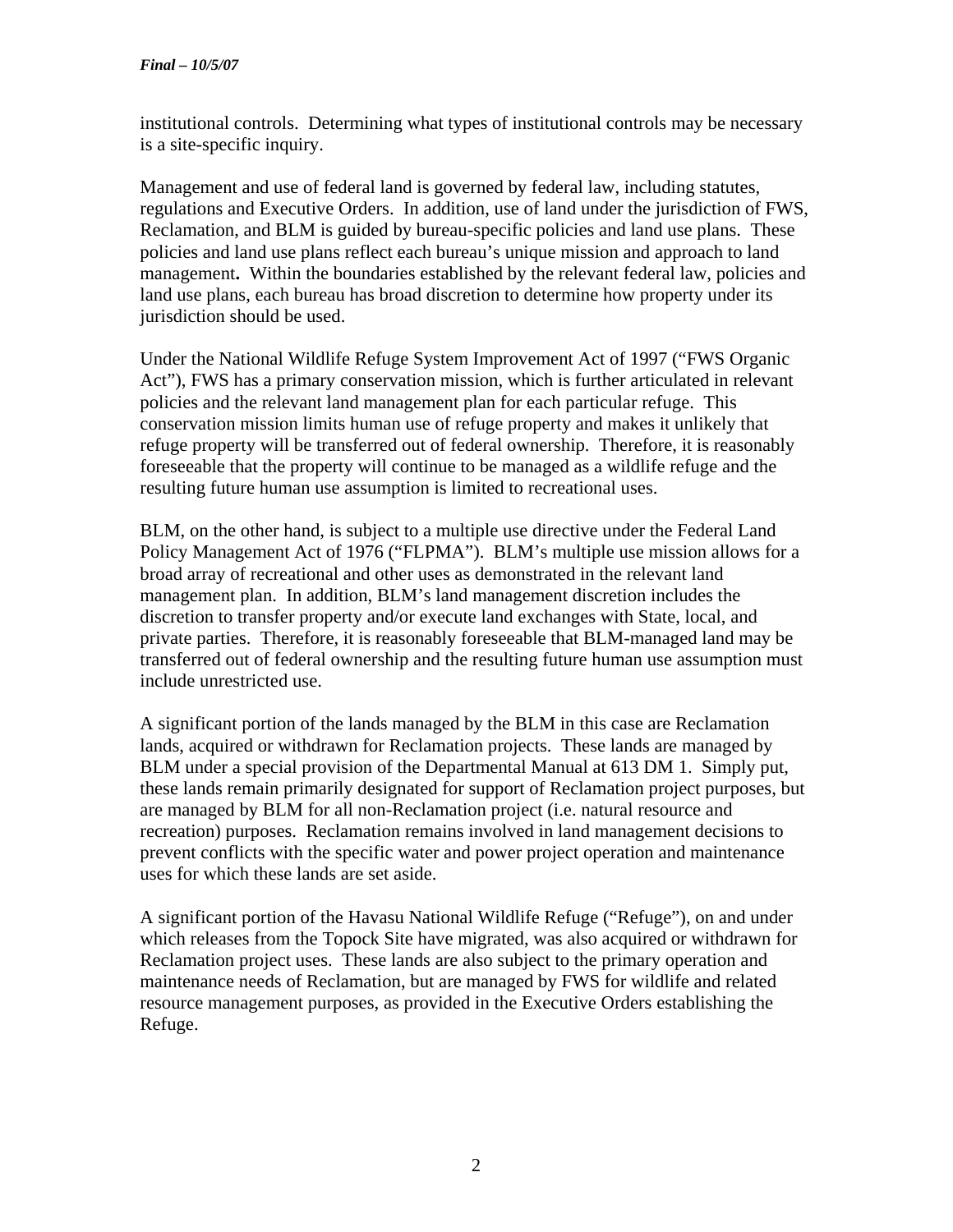# **I. Introduction**

This memorandum outlines the framework for identifying future land use assumptions for the federal portion of the Topock Site to be utilized in the baseline human health risk assessment and the development of remedial alternatives conducted during the  $RI/FS<sup>1</sup>$ This memo then discusses the relevant statutes, regulations, policies, land use plans, and other sources from which reasonable future land use assumptions can be derived for the Refuge and the Reclamation/BLM land.

Ecological receptors' use of property and resulting exposure to onsite contamination is not dependent on future land use assumptions for humans. Accordingly, this memorandum does not address any aspect of determining risks to ecological receptors. Similarly, the memo does not address how the results of the ecological risk assessment will be factored into the development and evaluation of remedial options. Pursuant to CERCLA and the NCP, remedial alternatives must be developed to address ongoing threats to both human health *and* the environment.

#### **II. Legal Framework for Identifying Future Use Assumptions**

Pursuant to Section 121(d)(1) of CERCLA, remedial action selected must "at a minimum…(assure) protection of human health and the environment and attain any identified legally applicable or relevant and appropriate standard, requirement, criteria, or limitation."<sup>2</sup> To achieve protective cleanup levels, the NCP requires that the RI must "characterize the nature of and threat posed by the hazardous substances and hazardous materials and gather data necessary to assess the extent to which the release poses a threat to human health or the environment."<sup>3</sup> The baseline risk assessment, comprising both a human health risk assessment and an ecological risk assessment, then must

Characterize the current and potential threats to human health and the environment that may be posed by contaminants migrating to the groundwater or surface water, releasing to air, leaching through soil, remaining in the soil and bioaccumulating in the food chain. The results of the baseline risk assessment will help establish acceptable exposure levels for use in developing remedial alternatives in the FS…4

 $\overline{a}$ 1 This CERCLA RI/FS is being conducted in conjunction with a RCRA Facility Investigation and Corrective Measures Study ("RFI/CMS") directed by the State of California, Department of Toxic Substances Control. In addition to the federal lands at issue, the human health risk assessment will address private land affected by the disposal of hazardous wastes from the PG&E Topock Compressor Station.

<sup>&</sup>lt;sup>2</sup> 42 U.S.C. §9621(d)(1) and (2).

<sup>&</sup>lt;sup>3</sup> 40 CFR  $\S$ 400.430(d)(1) and (2).

<sup>4</sup> *Id. at* §400.430(d)(4).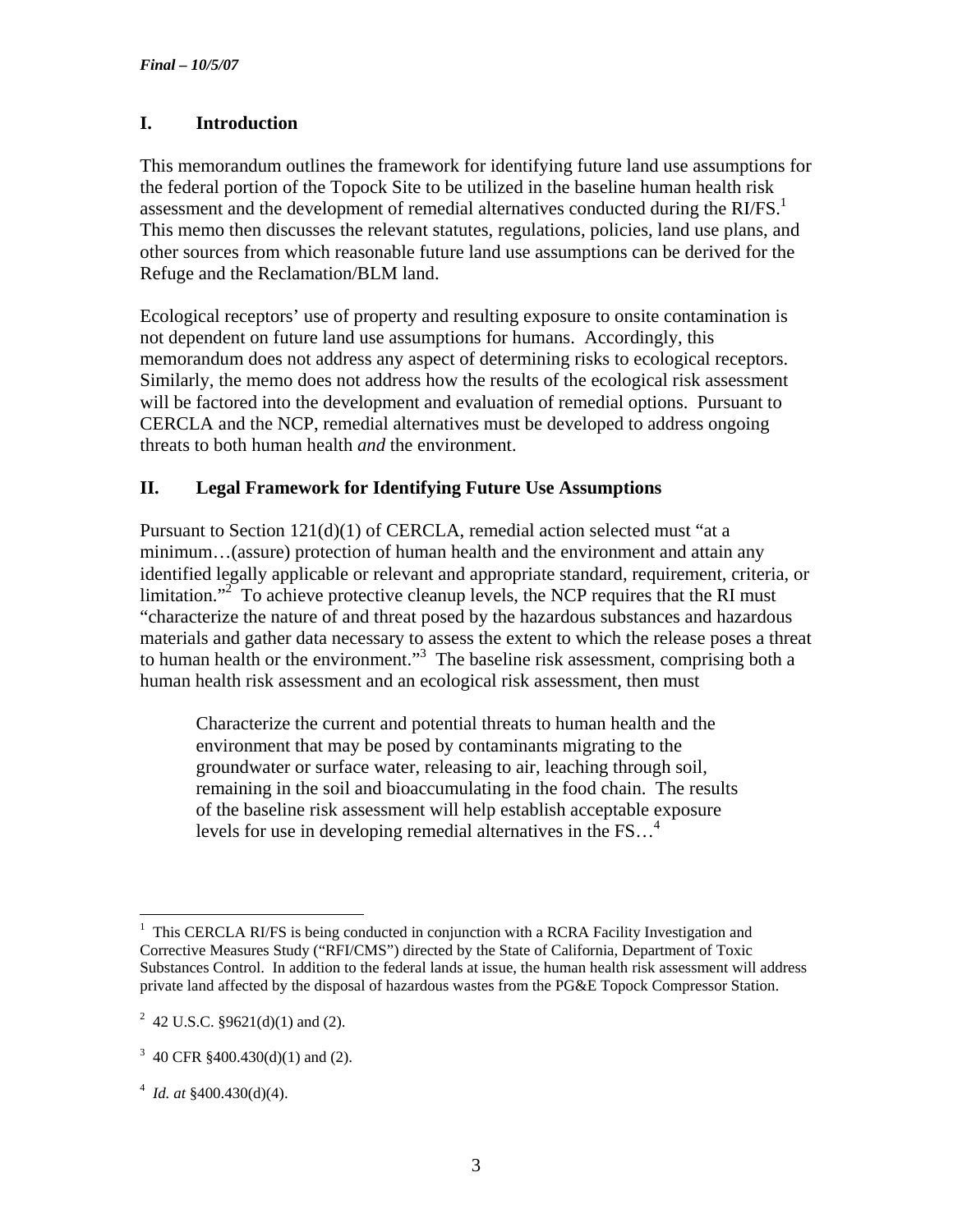Both the NCP and EPA guidance discuss how future land use assumptions should be factored into determining such acceptable exposure levels through the human health risk assessment. First, the NCP Preamble specifies that future land use assumptions should be both reasonable and conservative. "In general, the baseline risk assessment will look at a future land use that is both reasonable, from land use development patterns, and may be associated with the highest (most significant) risk, in order to be protective."<sup>5</sup> Using reasonable but conservative future use assumptions, the human health risk assessment then develops exposure scenarios that include determinations about the frequency and duration of human exposures via different exposure pathways. Based on these exposure scenarios, and the hazardous substances present at the site, exposure levels protective of human health are then established.

More recent EPA guidance has emphasized the importance of utilizing realistic exposure assumptions based on reasonably anticipated future land use rather than the default unrestricted exposure assumptions associated with residential use. In its 1995 Land Use Directive*,* EPA notes that incorporating land use assumptions based on reasonably foreseeable future use "allow(s) the baseline risk assessment and feasibility study to focus on the development of practicable and cost-effective remedial alternatives, leading to site activities which are consistent with reasonably anticipated future land use."<sup>6</sup> Thus, by way of example, when there is no reasonably foreseeable use of a property for residential purposes, the human health risk assessment should not assume residential use. Instead, it should assume future uses that will result in more limited human exposures to hazardous substances.<sup>7</sup>

In determining reasonably foreseeable future uses, relevant factors that should be considered with respect to the federal lands at issue at the Topock site include: current land use; resource management guidelines; the site location in relation to urban, residential, commercial, industrial, agricultural and recreational areas; the federal land use designation of the area; development patterns in the area (historic, recent, and reasonably foreseeable development patterns); cultural factors (including the presence of Native American religious sites); the proximity of the site to critical habitats of endangered or threatened species; and geographic and geologic information.<sup>8</sup> For land under federal jurisdiction and control, final determinations about current and future land use are subject to the discretion of the relevant federal land manager.

<sup>&</sup>lt;sup>5</sup> Final Rule, National Oil and Hazardous Substances Pollution Contingency Plan, 55 Fed. Reg. 8666, 8710 (March 8, 1990). EPA guidance echoes the NCP on this issue. "The potential land use associated with the highest level of exposure and risk that can reasonably be expected to occur should be addressed in the baseline risk assessment." *Role of the Baseline Risk Assessment in Superfund Remedy Selection Decisions,* OSWER Directive 9355.0-30 (April 22, 1991).

<sup>6</sup> *Land Use in the CERCLA Remedy Section Process* ("Land Use Directive"), OSWER Directive No. 9355- 7-04 (May 25, 1995).

<sup>7</sup> *Id. at* p. 2.

<sup>8</sup> *Id. at* pp. 2 and 5.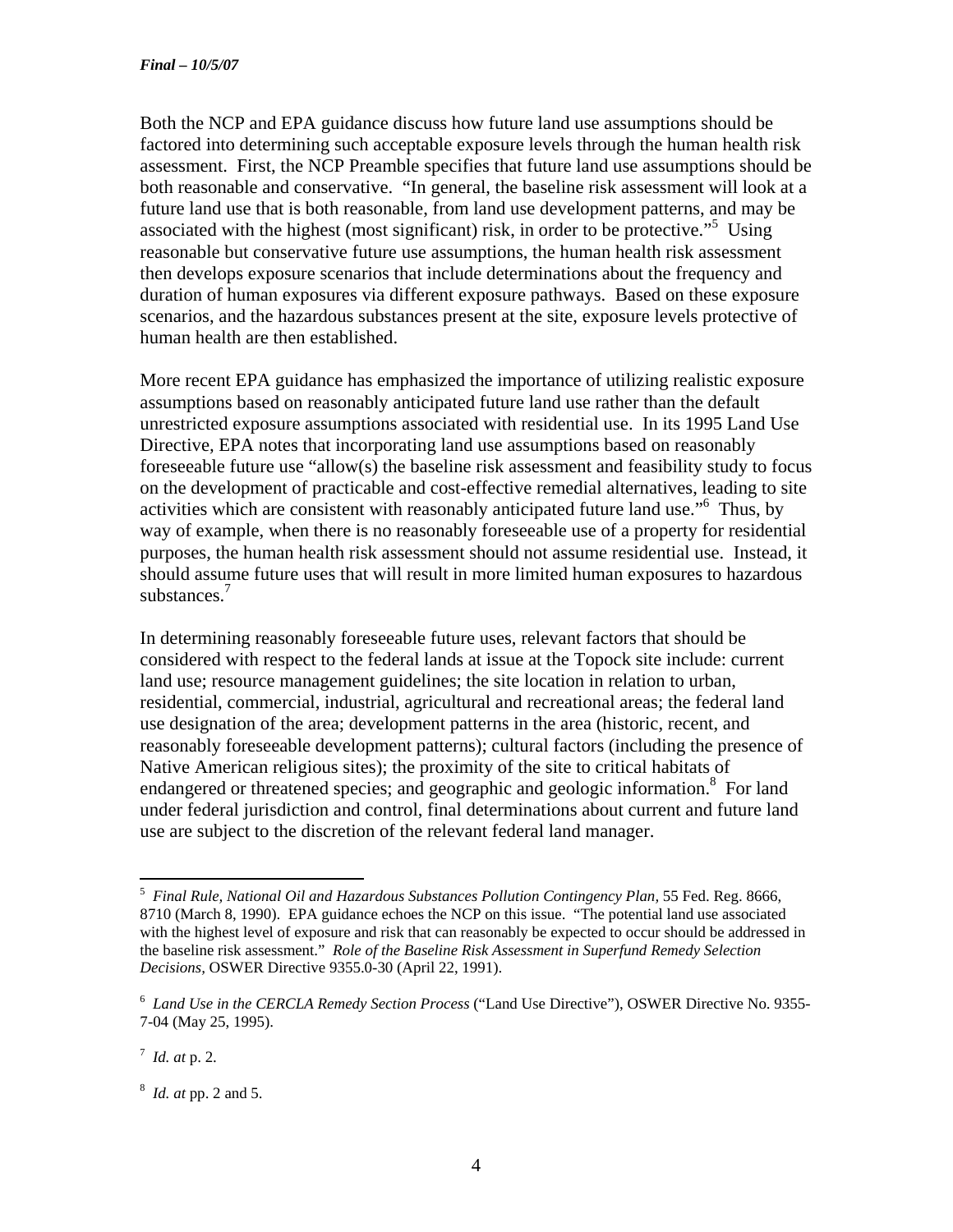Reasonably foreseeable future land uses adopted for the human health risk assessment, however, are not synonymous with so-called institutional controls. An important distinction exists between such institutional controls and such future use. First, future use assumptions are developed relatively early in the RI/FS process, during the baseline risk assessment to identify the human exposures to hazardous substances that can be expected if no response action is taken. In contrast, institutional controls are not fully developed and analyzed until the development and evaluation of remedial alternatives, as a potential component of a remedial action.<sup>9</sup> Unlike future land use assumptions, the NCP preamble specifies that institutional controls should not be considered during the baseline risk assessment because "the role of the baseline risk assessment is to address the risk associated with a site in the absence of any remedial action or control, including institutional controls."10

Second, the purpose of identifying future use assumptions is to establish protective cleanup levels based on reasonable but conservative human exposure scenarios. By contrast, the purpose of institutional controls is to ensure that, if hazardous substances remain on site after cleanup, human exposure to such substances is limited to the extent necessary for the remedy to remain protective. EPA guidance provides that institutional controls are "legal and administrative tools used to maintain protection of human health and the environment at sites."<sup>11</sup> In other words, when waste is left onsite institutional controls can be used as an enforcement tool, if necessary, "to limit the activities that can safely take place at the site" and therefore limit human exposure.<sup>12</sup>

For example, at some sites (e.g. on private property), future use assumptions may need to be enforced through institutional controls adopted as a component of the remedy.<sup>13</sup> At other sites (e.g. on property remaining under federal jurisdiction and control), the ability of the federal land manager to ensure that future uses remain consistent with the assumptions adopted in the human health risk assessment may obviate any need for

12 *Id. at* 2.

 $9 \text{ If land is not cleaned up to a level that supports unlimited human use and unrestricted exposure, }$ institutional controls generally must be adopted by the remedy to ensure that the assumptions about future land use remain valid. See, e.g., EPA, *Institutional Controls: A Site Manager's Guide to Identifying, Evaluating and Selecting Institutional Controls at Superfund and RCRA Corrective Action Sites*, OSWER Directive 9355.0-74FS-P (Sept. 2000) *at* 5.

<sup>10 55</sup> Fed. Reg. *at* 8710-11.

<sup>&</sup>lt;sup>11</sup> EPA, *Institutional Controls: A Citizen's Guide to Understanding Institutional Controls at Superfund, Brownfields, Federal facilities, Underground Storage Tank and Resource Conservation and Recovery Act Cleanups,*("A Citizen's Guide to Institutional Controls"), OSWER Directive 9355.0-98 (Feb. 2005).

<sup>&</sup>lt;sup>13</sup> Institutional controls are contemplated as a component of any cleanup on private land to less than residential standards to ensure the long-term protective nature of the remedy selected. *See* Land Use Directive at p. 9. The need for institutional controls at such sites is tied to the need for an enforcement mechanism to assure that future uses are consistent with those assumed in the remedy.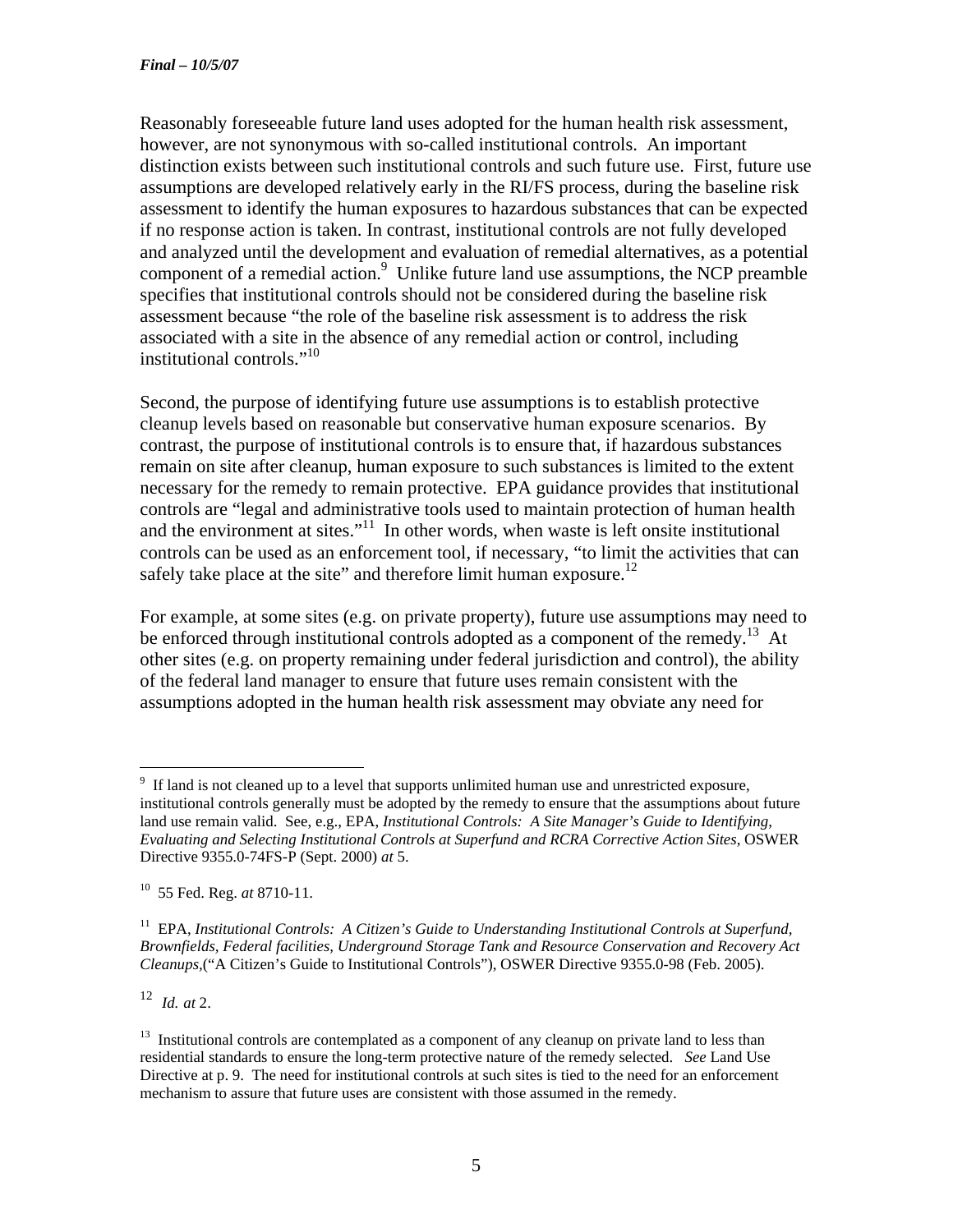institutional controls that might otherwise be necessary to ensure that the remedy is protective.

When considering remedial options, the NCP articulates a preference for active treatment wherever practicable.<sup>14</sup> Engineering controls are to be used for waste that poses a lowlevel threat or where treatment is impracticable<sup>15</sup> and institutional controls are to be used "as appropriate" for treatment of residual and untreated waste left onsite.<sup>16</sup> The NCP warns that institutional controls "shall not substitute for active response measures … as the sole remedy unless active measures are determined not be practicable, based on the balancing of trade-offs among alternatives that is conducted during the selection of [the] remedy."<sup>17</sup>

Ultimately, the decision about whether to use institutional controls, and if so, how many and what types of institutional controls may be used at Topock will be site-specific.<sup>18</sup>

#### **III. Reasonable Future Land Use Assumptions at the Havasu National Wildlife Refuge and Reclamation/BLM Land affected by the Topock CERCLA Site**

As a threshold matter, the use and management of federal land under the jurisdiction of the Department of the Interior is governed by federal law - statutes, regulations, and Executive Orders - and the land use plans and policies that flow from these laws. Current uses are prescribed, and proscribed, by applicable federal law. Future uses can be expected to be substantially consistent with current uses to the extent that such applicable federal laws do not change. A logical starting point, therefore, to determine reasonable future use assumptions for the Refuge and the Reclamation/BLM lands is to identify the current uses of these lands and the uses that are expressly authorized in existing statutes, regulations, and land use planning documents. From these current, and currently authorized, land uses certain other future uses may also be identified.

# **A. Management of the Refuge**

# **1. Applicable Laws and Regulations**

Current and future land use on national wildlife refuges is guided by the National Wildlife Refuge System Administration Act of 1966, as amended by the National

<sup>&</sup>lt;sup>14</sup> 40 CFR §430(a)(1)(iii)(A).

<sup>&</sup>lt;sup>15</sup> 40 CFR  $$430(a)(1)(iii)(B)$ .

 $16$  40 CFR §430(a)(1)(iii)(C).

 $17$  40 CFR §430.(a)(1)(iii)(D).

<sup>18</sup> A Citizen's Guide to Institutional Controls *at* 4.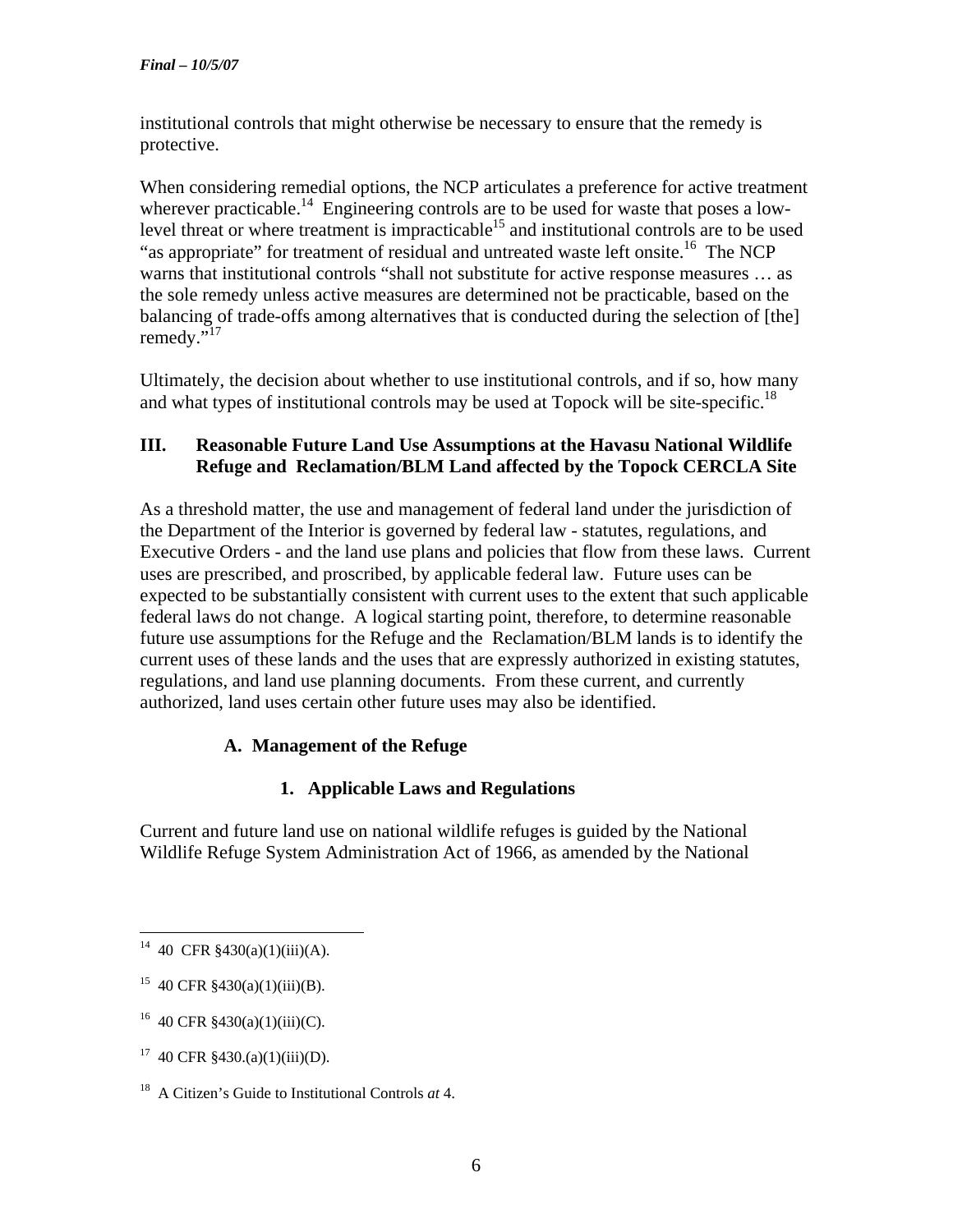Wildlife Refuge System Improvement Act of 1997 ("FWS Organic Act.).<sup>19</sup> The FWS Organic Act describes the mission of the National Wildlife Refuge System ("System") as the administration of

a national network of lands and waters for the conservation, management, and where appropriate, restoration of the fish, wildlife, and plant resources and their habitats within the United States for the benefit of present and future generations of Americans. $20$ 

In addition to outlining the conservation mission of the System, the FWS Organic Act details requirements for the management and use of refuge property:

- Continuing and future use of refuge property must be compatible with both the conservation mission of the System as well the specific purposes for which a particular refuge is established; $^{21}$
- Six wildlife-dependent recreational uses of refuge property, hunting, fishing, wildlife observation and photography, and environmental education and interpretation are compatible with the refuge system as well as the specific purposes of many refuges, and shall receive priority consideration in refuge planning and management.  $^{22}$
- A comprehensive conservation plan must be prepared describing ongoing and future uses of refuge property. $^{23}$

The FWS Organic Act has two additional requirements for land use planning at each refuge:

(1) a comprehensive conservation plan ("CCP") must be prepared for each refuge describing desired future conditions at a refuge:  $24$  and

(2) detailed compatibility determinations must be made for all proposed and existing refuge uses**.** 25

- <sup>21</sup> *Id. at*  $§668d(d(a)(3))$
- 22 *Id. at* §6688dd(a)(3).
- 23 *Id. at* §668dd(e).
- 24 *Id. at* §668dd(e).
- 25 *Id. at* §668dd(3)(A)(iii).

<sup>1</sup> <sup>19</sup> National Wildlife Refuge System Administration Act of 1966, as amended by the National Wildlife Refuge System Improvement Act of 1997, 16 USC §§668dd-668ee.

<sup>20</sup> *Id. at* §668dd(a)(2).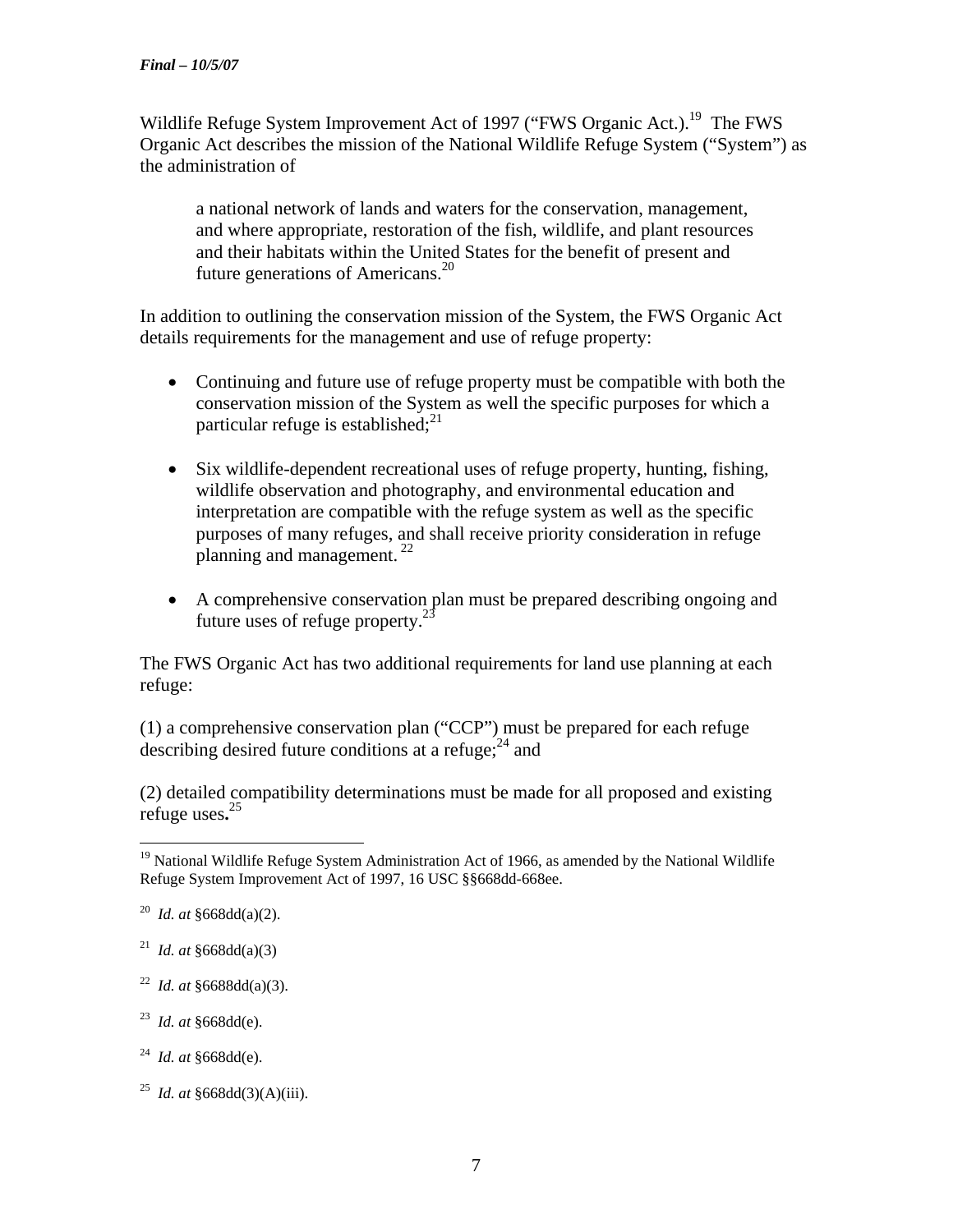The requirement for a CCP has not yet been implemented at the Refuge. Instead, the *Lower Colorado River National Wildlife Refuges Comprehensive Management Plan 1994-2014* ("the CMP"), adopted in 1994, currently guides land management at the Refuge. This CMP will be replaced by a CCP by  $2012<sup>26</sup>$  To implement the compatible use requirement, the Secretary of the Interior has issued "appropriate use" and "compatibility" policies that result in a two-tiered analysis of existing and proposed uses of refuge property. These policies and the CMP are discussed below.

# **2. Applicable Land Use Plans and Policies**

As described in the CMP, the Refuge is part of a larger Area of Ecological Concern (now known as the Lower Colorado River Ecosystem), under which a variety of uses of the Refuge are limited or prohibited including camping, off-road vehicle use, water skiing, beach use, and swimming.<sup>27</sup> Notwithstanding these prohibitions and despite the Refuge's best efforts, water skiing, swimming, and beach use do, in fact, occur within the Refuge. In addition, people come to the Refuge for a variety of wildlife-dependent recreation activities, such as waterfowl hunting (upland, big game, and waterfowl), fishing, and wildlife observation, as well as other activities, such as hiking, camping in Five Mile Landing concession area (removed from the Site), and water-based recreation, including kayaking and canoeing. <sup>28</sup>

The CMP describes the following long-term management goals that guide future land use at all lower Colorado River Refuges: compatibility, biological diversity and habitat management, endangered species management, migratory waterfowl management, revegetation of natural flora and fauna, and wildlife-oriented public uses.29To reach these management goals, the CMP emphasizes that the Refuge should be used in a manner that will facilitate protection of the endangered and threatened species found at the Refuge, marsh and wetland habitat for both endangered and threatened species, as well as habitat for migratory, wintering and nongame avian species and their habitat.<sup>30</sup>

In discussing future management of the Refuge, the CMP articulates long-range management strategies. Compatibility is described as

the central and most critical factor in planning and managing the National Wildlife Refuge System. All management activities and allowable uses,

1

<sup>26</sup> *Id. at* §668dd(e).

<sup>27</sup> U.S. Fish and Wildlife Service *Lower Colorado River National Wildlife Refuges, Comprehensive Management Plan, 1994-2014* (1994) at 220.

<sup>28</sup> *Havasu National Wildlife Refuge Brochure* (Jan. 1999).

<sup>29</sup> CMP *at* 158-9.

<sup>30</sup> CMP *at* 157-163.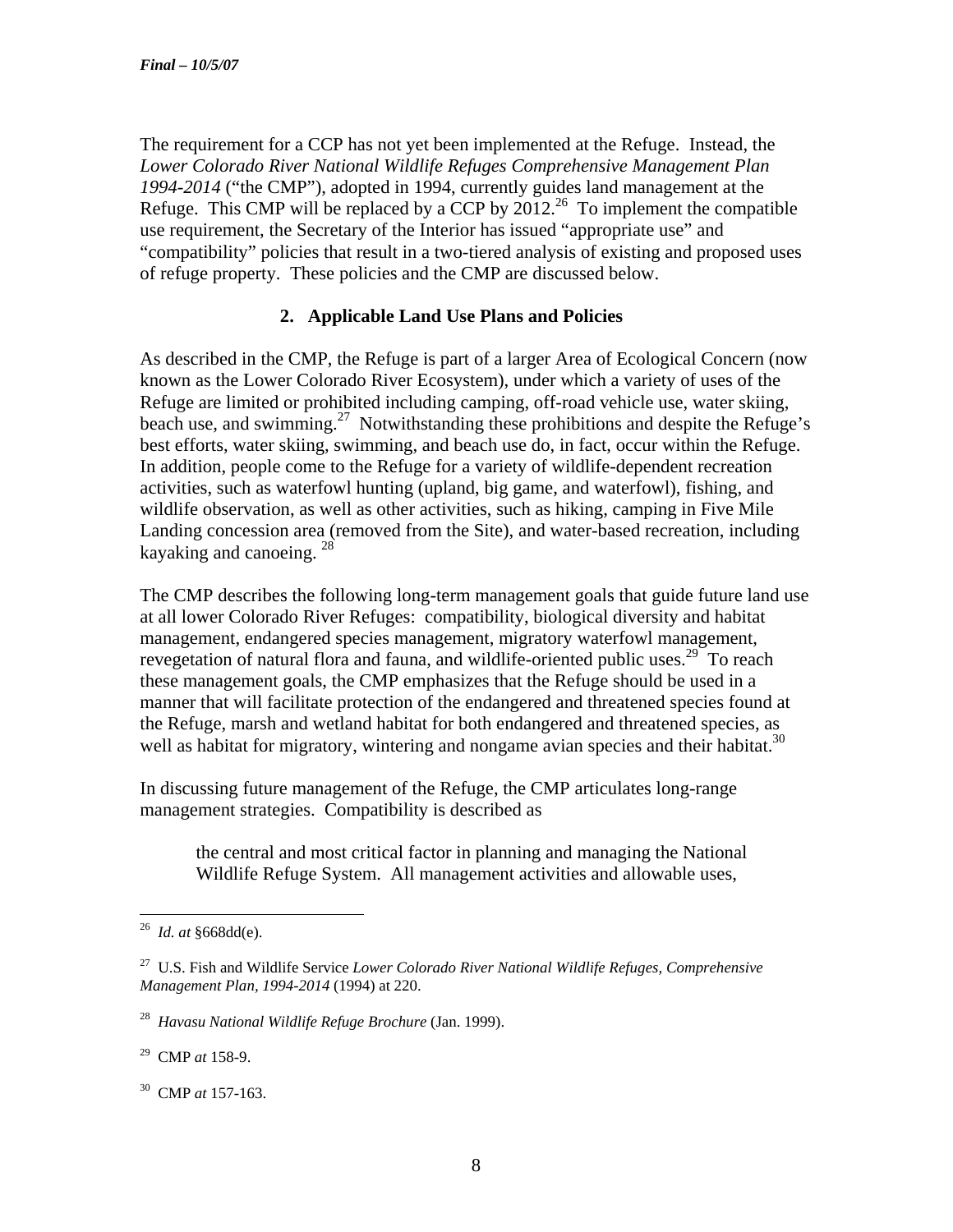including public uses, will undergo analysis to determine whether or not these activities are compatible with the purposes for which the refuges were established, the goals of the national Wildlife Refuge system, and refuge's comprehensive management plan objectives.<sup>31</sup>

To implement the compatible use requirement, each refuge manager must make appropriate use and compatibility determinations to decide whether to renew, expand, or extend an existing land use at a refuge or to allow new proposed uses. First, the refuge manager must make a threshold determination as to whether or not an existing or proposed land use is an "appropriate use."32 An appropriate use must satisfy at least one of three conditions. The use must:

(1) be a priority public use or necessary for the safe, practical and effective conduct of a priority public use on the refuge;

(2) contribute to System mission, or refuge purposes, goals or objectives described in a refuge management plan approved after the 1997 amendments to the Organic Act; or

(3) have been determined to be appropriate in a documented analysis by the refuge manager with the concurrence of the refuge manager's Supervisor.<sup>33</sup>

If a use is found to be appropriate, then a compatibility determination must be made to determine if the use is compatible with the mission of the refuge system and the specific purposes for which the refuge was established, and is not inconsistent with public safety. $34$ 

Appropriate use and compatibility determinations for ongoing and proposed uses of the Refuge will be developed in the CCP that will replace the CMP by 2012.35

The primary conservation mission of FWS as it applies to the Refuge, articulated in the FWS Organic Act, the CMP, and appropriate use and compatibility policies, limits human use of Refuge property and reduces the likelihood of transferring refuge property out of federal ownership. Therefore, for purposes of the baseline risk assessment, it is appropriate to assume that human use of Refuge property will continue be restricted to recreational uses consistent with these statutory, regulatory, and policy guidelines.

# **B.** Management of Reclamation**/**BLM Land

<sup>33</sup> *Id.* 

<sup>1</sup> 31 CMP *at* 158.

 $32$  U.S. Fish and Wildlife Service Manual, 603 FWS 1 (July, 2006).

 $34$  603 FWS 2.

<sup>35 603</sup> FWS 1 (November 17, 2000).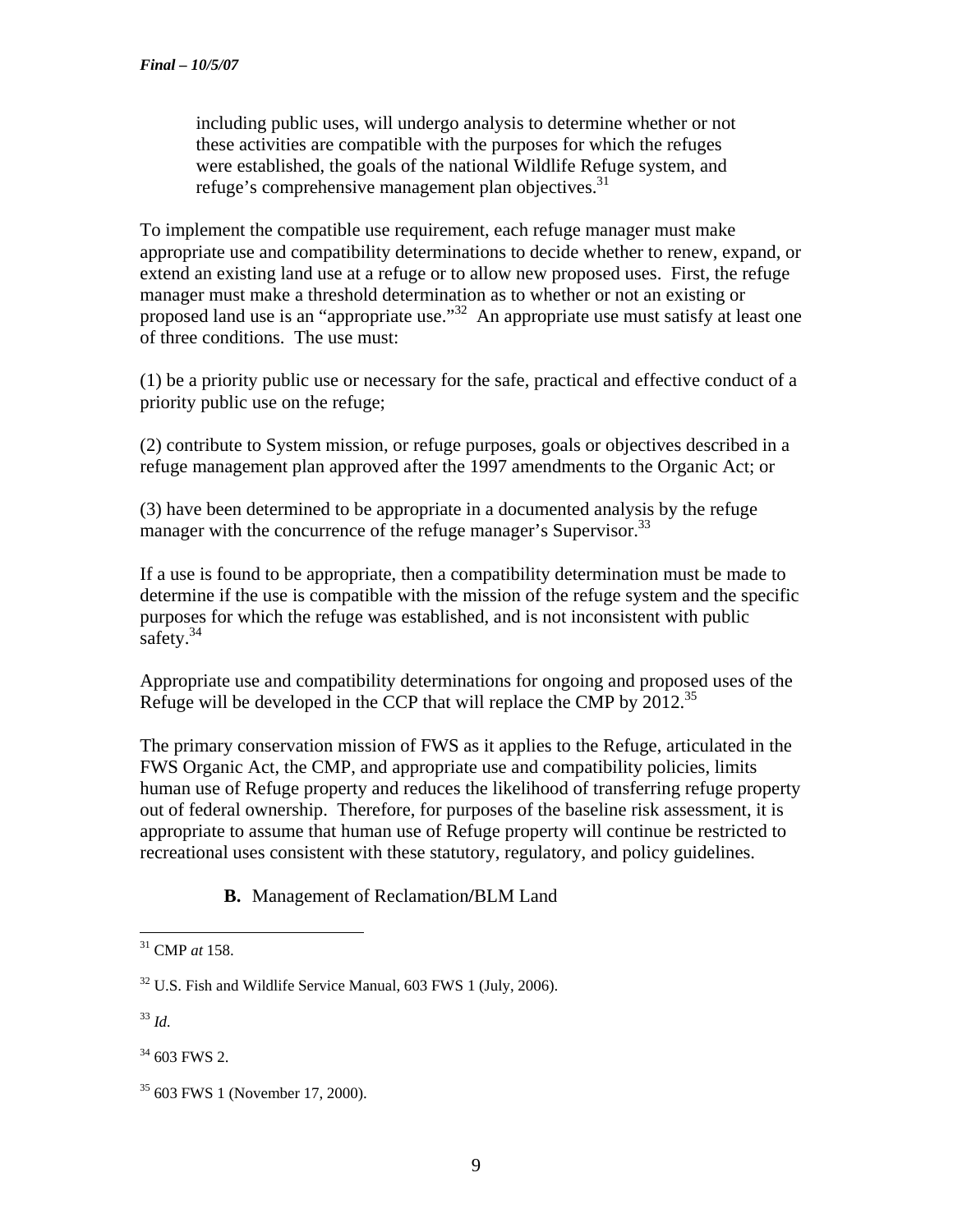# **1. Applicable Laws and Regulations**

 Reclamation water operations and related water management activities on the affected portion of the Colorado River are authorized by and conducted pursuant to multiple statutes and authorities.<sup>36</sup>

FLPMA authorizes and guides BLM's management of public lands based on the overall mission of "multiple use and sustained yield unless otherwise specified by law."<sup>37</sup> FLPMA requires, among other things, that BLM prepare land use plans ("Resource Management Plans" or "RMPs") for all such lands.<sup>38</sup> In preparing such plans required by FLMPA, BLM is directed to:

- give priority to designating and protecting areas of critical environmental concern  $(ACECs)$ ;  $39$
- consider present and potential uses of public lands;  $40$
- give priority for compliance with applicable Tribal, Federal and state pollution control laws, standards, and implementation plans;  $41$  and
- coordinate land management with other Federal departments/agencies and state/local governments, and policies of approved Tribal and state resource management plans. $42$

Land use planning regulations at 43 CFR §1600 *et. seq.* describe the process and criteria for preparing RMPs required by FLPMA.

# **2. Applicable Land Use Plans and Policies**

38 FLPMA *at* §1701(a).

<sup>39</sup> *Id. at* §1712 (c ).

<sup>40</sup> *Id.* 

 $\overline{a}$ 

 $^{41}$  *Id.* 

<sup>42</sup> *Id.*

<sup>&</sup>lt;sup>36</sup> Statutory authority for Reclamation water operations and related water management activities stems from the Reclamation Act of 1902, as amended, 43 U.S.C. §391 et. seq., the Act of January 21, 1927, 44 Stat. 1010 (commonly referred to as the Colorado River Front Work and Levee Act), the Boulder Canyon Project Act of 1928, 43 U.S.C. §617 et. seq., the Parker-Davis Project Act, Act of May 28, 1954, the Colorado River Basin Project Act, 43 U.S.C. §1501 et. seq., or pursuant to the Supreme Court's Consolidated Decree in *Arizona v. California*, 547 U.S. 150 (2006)(which includes water accounting activities on behalf of Reclamation undertaken by the U.S. Geological Survey).

<sup>37</sup> Federal Land Policy Management Act of 1976 ("FLPMA"), 43 USC §1701 *et seq,* §1701(a).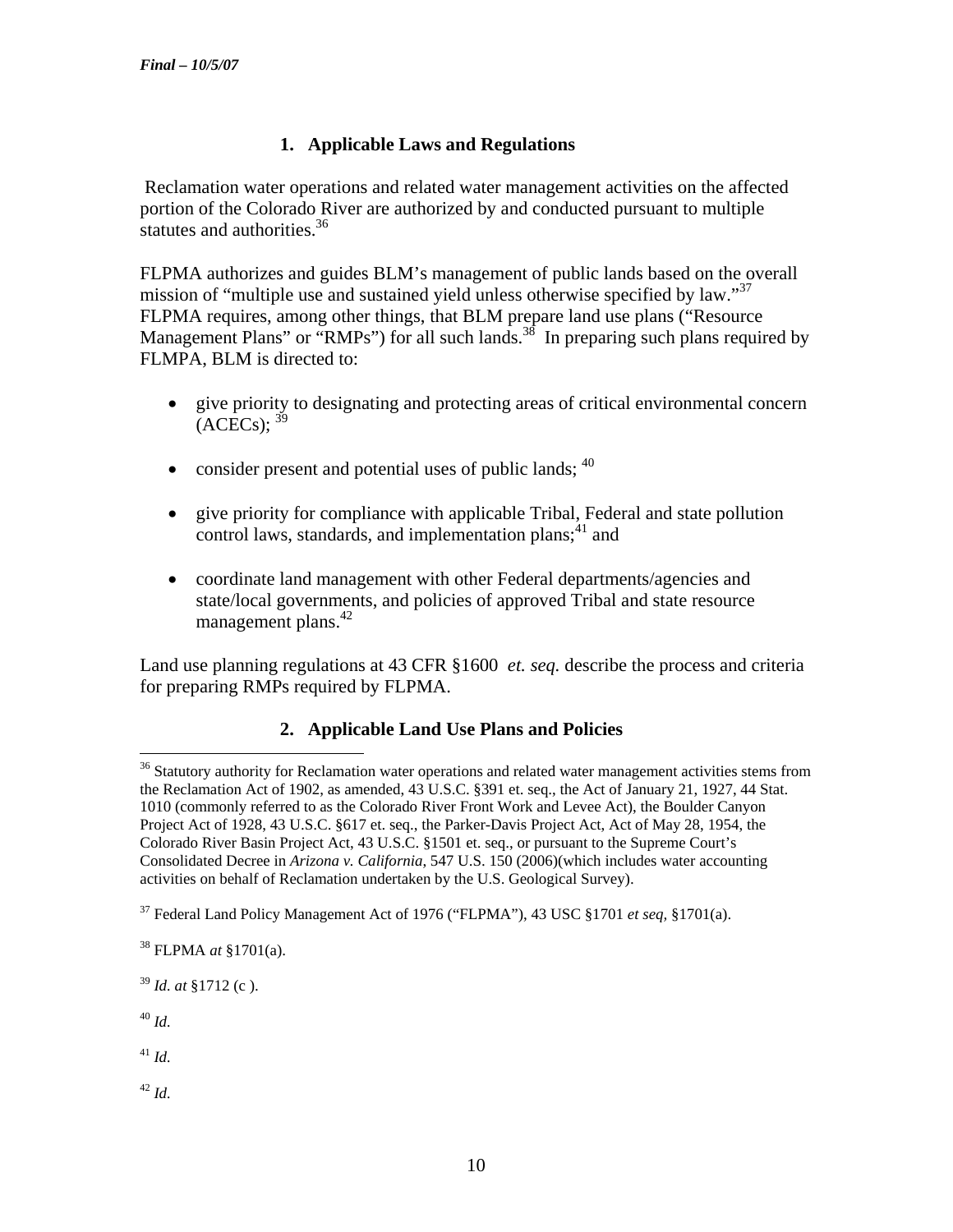Reclamation (as well as certain BLM and FWS) activities and land uses stretching from "the area along the Lower Colorado River from the southern boundary of the Lake Mead National Recreation Area on the north to the international boundary with Mexico on the South" are governed by the *Lower Colorado River Land Use Plan (Jan. 1964)* ("the 1964 Plan")<sup>43</sup> The 1964 Plan describes Reclamation's water operation and water management activities for the Lower Colorado River, which include "river control, the conservation of activities for the Lower Colorado Krych, which carries the responsibilities,<br>water and regulation and delivery of water.<sup>344</sup> To carry out its responsibilities, Reclamation's specific activities include operation of various dams and levees, "construction of storage reservoirs and control structures, river channelization, the eradication of phreatophyte growth ... the drainage of lowlands,"<sup>46</sup> and "maintain[ing] jurisdiction around its control structures as a matter of national security, as well as a necessary measure to insure proper operation."<sup>47</sup> The 1964 Plan notes that Reclamation's water control operations "necessarily place certain limitations on land use and development along the river."<sup>48</sup>

Subject to Reclamation water operation and management activities, and FWS administration of national wildlife refuges, non-Reclamation project land management responsibilities for the DOI land governed by the 1964 Plan has been transferred to BLM by DOI Manual, 613 DM  $1^{49}$  BLM's current land use planning document, the Lake Havasu Field Office Resource Management Plan and Final Environmental Impact Statement ("RMP/FEIS"), has been developed "to provide direction that will guide future land management actions for BLM-administered land within the planning area."<sup>50</sup> The RMP/FEIS, finalized in May 2007, is a land use plan for an area encompassing more than 1.3 million acres of BLM-administered land, resources and uses.<sup>51</sup> To achieve BLM's management goal "to sustain the health, diversity, and productivity of the public lands for use and enjoyment of present and future generations," the RMP/FEIS focuses on a variety of issues including:

 $\overline{a}$ 

<sup>45</sup> *Id. at* p. 15.

<sup>46</sup> *Id. at.* p. 48.

<sup>47</sup> *Id. at* p. 51.

<sup>48</sup> *Id. at* p.15.

49 U.S. Department of the Interior, *Departmental Manual*, 613 DM 1 (Sept. 25, 1984).

50 U.S. Department of the Interior, Bureau of Land Management, *Resource Management Plan and Final Environmental Impact Statement* (May 2007) ("RMP/FEIS"), *at* 1-2.

<sup>51</sup> *Id. at* S-1.

<sup>43</sup> U.S. Department of the Interior, *Lower Colorado River Land Use Plan (Jan. 1964)* (" RECLAMATION Land Use Plan") at 1.

 $^{44}$  *Id.*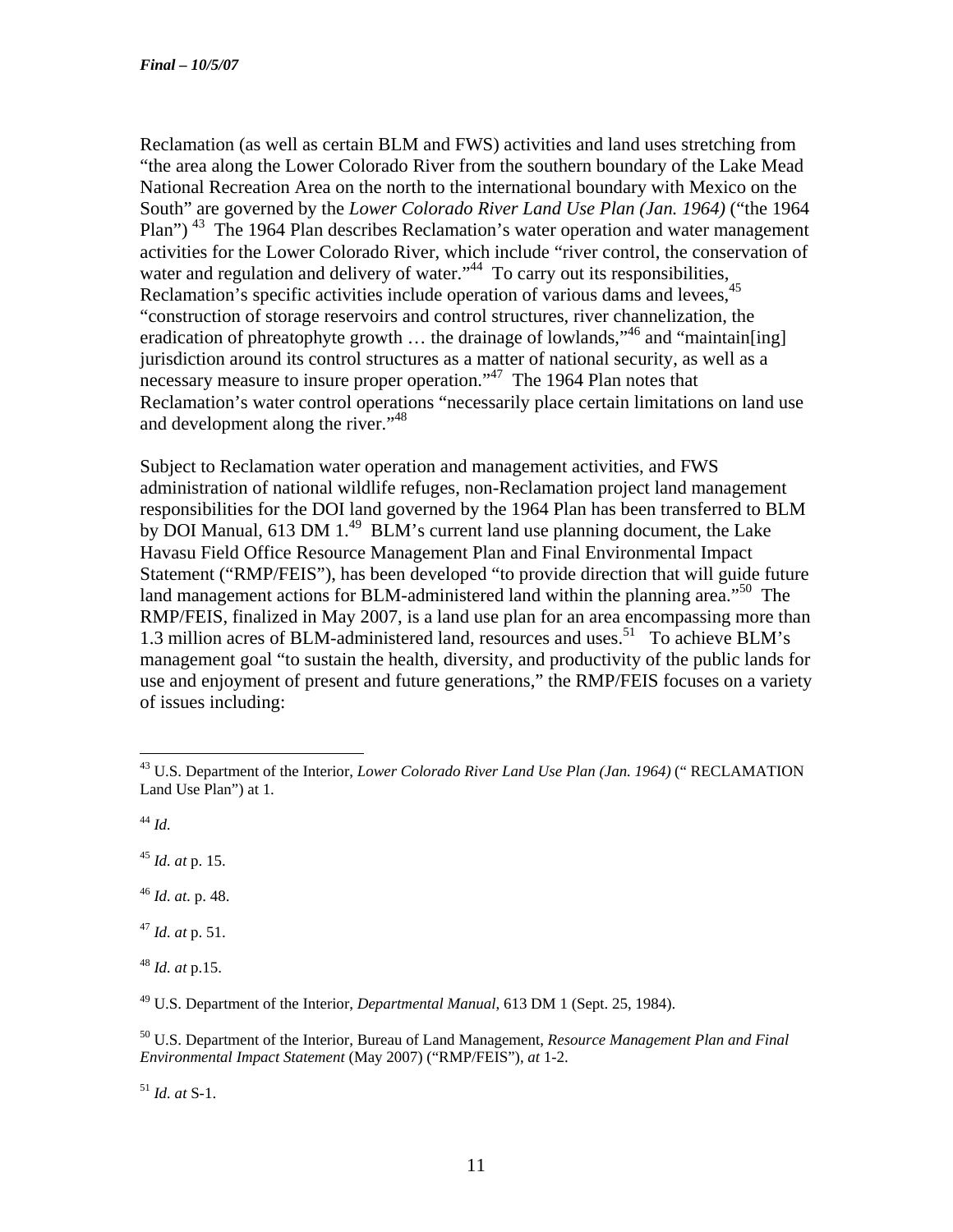- Biological resources (including special status species, aquatic species, vegetation, wildlife habitat management);
- Special Designations (including Areas of Critical Environmental Concern [ACECs], Wilderness Areas, proposed Wild and Scenic River Segments, and Back Country Byways;
- Cultural Resources; and
- Lake Havasu/Colorado River Regional Management Area (covering the body of water from Davis Dam to Parker Dam.<sup>52</sup>

The RMP/FEIS evaluates five alternatives for the long-term management of the planning area and ultimately proposes an alternative designed to "provide the optimal balance between authorized resource use and the protection and long-term sustainability of sensitive resources within the planning area. $^{553}$ 

The planning area is divided into three Managements Units ("MUs"). The primary management goals of the Colorado River MU, which includes migratory bird and endangered species habitat, are to "enhance recreational opportunities while preserving important resources, including the riparian ecosystem and visual elements of the surrounding landscape."<sup>54</sup> Regarding future use of the Colorado River MU, the RMP/FEIS states that the Colorado River MU has a high level of recreational use and that "high levels of resource and visitor use may be expected for the foreseeable future."<sup>55</sup> The BLM-managed lands within the Topock CERCLA Site include the Topock Maze, a culturally significant area for several Native American Tribes.

Unless otherwise posted or restricted, dispersed camping (in undeveloped areas) is allowed throughout the lands managed by BLM's Lake Havasu Field Office, without permit, for up to 14 days within any 28-day period. After the 14th day, campers must move beyond a 25-mile radius of their previous camp.<sup>56</sup> Beale Slough is part of an Area of Critical Environmental Concern ("ACEC") designated under the RMP/FEIS. This ACEC includes 2,395 acres that incorporate much of the Topock Site, including locations B and C of the Topock Maze and the floodplain. The Topock-Needles area (1,127 acres including portions of the Topock Site) is designated more generally as a Special Cultural Resource Management Area ("SCRMA"). Within the ACEC, camping is only authorized

 $\overline{a}$ <sup>52</sup> *Id. at* S-4.

<sup>53</sup> *Id. at* 2-4.

<sup>54</sup> *Id. at* 2-6

<sup>55</sup> *Id. at* 2-7.

<sup>56</sup>*Id. at* p. 99, Decision #RR-46.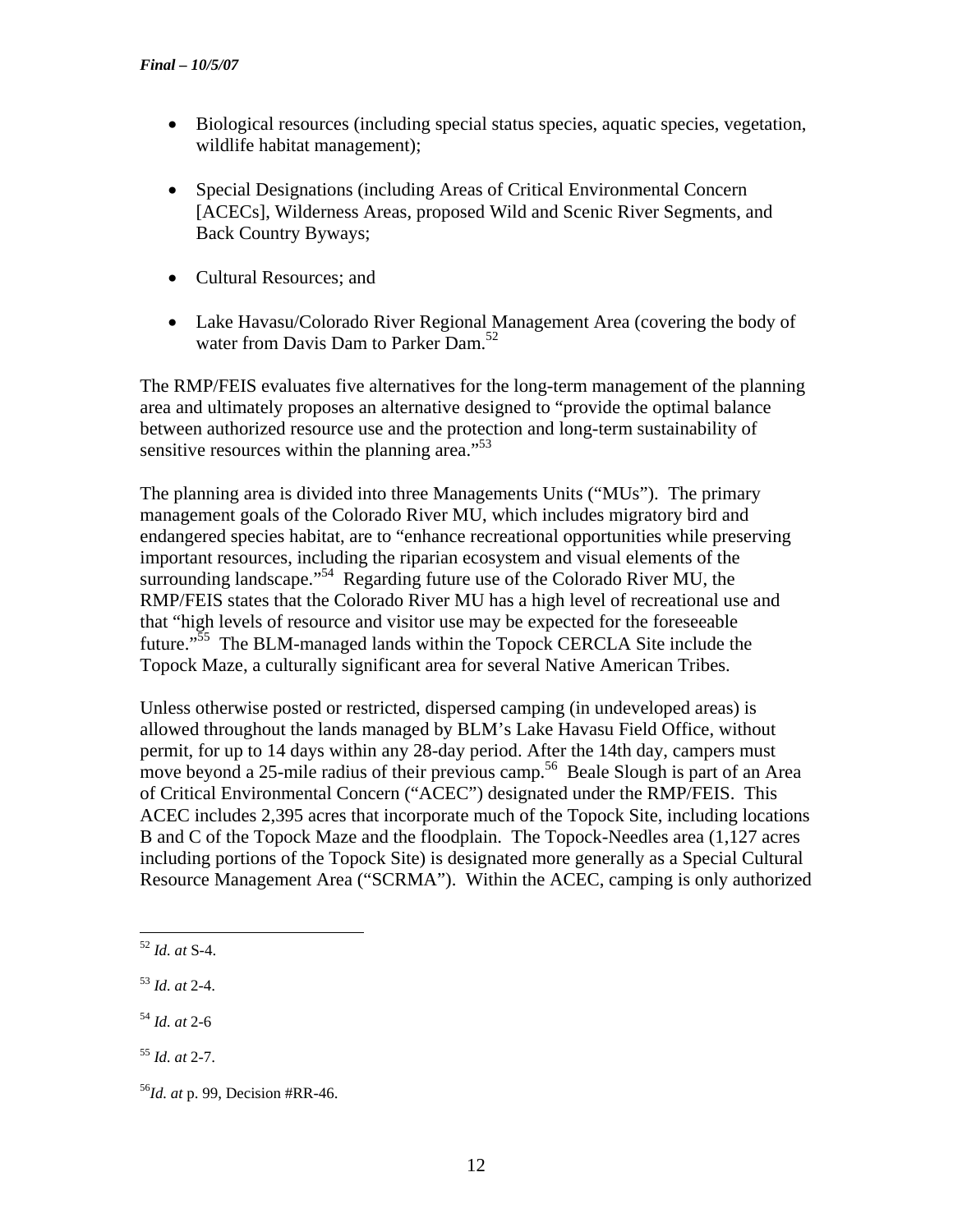in developed or signed sites (locations are yet to be determined).<sup>57</sup> Neither the ACEC nor SCRMA designations prohibit future camping within those areas. When the CERCLA response actions have been completed, therefore, it is reasonably foreseeable that camping would be authorized in areas along the floodplain.

BLM's designation of campground in the floodplain would be considered an undertaking, pursuant to Section 106 of the National Historic Preservation Act (NHPA) and implementing regulations.<sup>58</sup> BLM would need to determine whether camping would create any visual impacts to the Topock Maze or other eligible properties. If BLM concluded that designation of such a campground would result in impacts and that those impacts were adverse, BLM would then need to determine whether and how those impacts could be mitigated.<sup>59</sup> Pursuant to Section 106 of NHPA, BLM would consult with affected Tribes and the California State Historic Preservation Officer (SHPO). $^{60}$ 

For the Topock-Needles SCRMA, management prescriptions would protect selected sites that are scarce, that are of singular importance, and that should not be subjected to invasive studies or other uses that would threaten their present condition. Management of these sites also would seek to accommodate the traditional cultural practices of Indian tribes or other cultural groups that ascribe religious or other heritage values to specific places within the SCRMA. In addition, two intaglios (Park Moabi intaglio and the Topock Maze) within the Topock Site have been allocated to Traditional Use. Allowable uses on these properties are limited to those that are compatible with the objective of preserving these resources for the future.<sup>61</sup>

In addition to future use expectations established by the RMP/FEIS, there is a lease between San Bernardino County and Reclamation/BLM which runs from 1964 to 2039<sup>62</sup> and which addresses the use of public land adjacent to the Topock Site.63The lease allows for limited, seasonal residential use of the leased property by certain County

 $60$  36 CFR §800.2.

61 *Id. at* 2-17.

 $\overline{a}$ <sup>57</sup> Recreational shooting and firewood collection will be prohibited. In addition, no new utilities or roads will be authorized, with the exception of utilities and access roads that provide service to nonfederal land within these areas. Motorized vehicle use will be limited to existing routes and trails outside of the current emergency closure. Following route designation, anticipated for this area in 2007-2008, "Limited to Existing Roads and Trails" areas would be converted to "Limited to Designated Roads and Trails." *Id. at* 2-258-260.

<sup>&</sup>lt;sup>58</sup> National Historic Preservation Act of 1966, as amended, 16 USC §470f; 36 CFR Part 800.

<sup>59 36</sup> CFR §§800.5, 800.6.

<sup>62</sup> *25-Year Lease Extension Granted Updated Plan of Development Approved*, BLM Decision, Lease CAAZRI3327 (Approving San Bernardino's request to extend the original least, which ran from Sept. 15, 1964 to September 14, 2014 to extend 25 years through September 14, 2039).

<sup>63</sup> *Lease of Land for Park and Recreational Purposes (Park Moabi)* between the United States and San Bernardino County, CAAZRI3327(BOR#14-06-300-1496), (Sept. 15, 1964), p.8.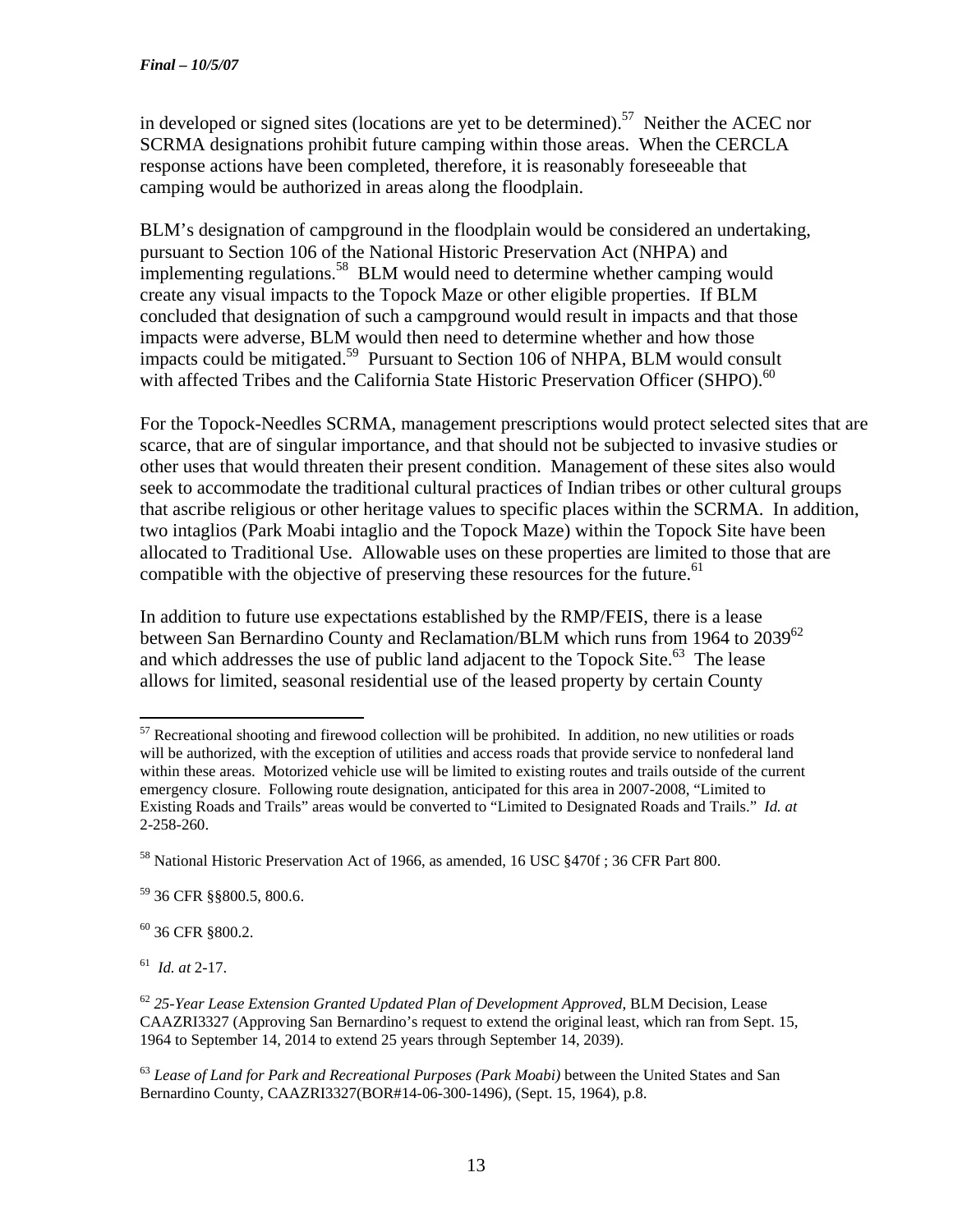employees.<sup>64</sup> Amendments to the lease in 1967 and 1995 have both expanded the area covered by the original lease and limited seasonal residential use by the public to no more than five months or 150 days in any calendar year.65County staff employed at Park Moabi and their employees and dependents may be exempt from the five month or 150 day occupancy limit with written permission from the Director of San Bernardino County Parks.<sup>66</sup> A limited number of County staff has been authorized to live in the leased area year-round pursuant to this exemption. The number of employees and lessees living onsite varies over time.

In November of 2004, San Bernardino County submitted to BLM a "Fieldwork Authorization Request" proposing an expansion of the leased premises into the Topock Site, stretching along the floodplain from the currently leased property south to the railroad bridge. Staff from the Lake Havasu Field Office met with representatives of the San Bernardino County Regional Parks office in September 2005 to discuss the proposed expansion and plan of development. The purposes for the proposed expansion included a variety of seasonal residential and recreational uses, including mobile homes, expansion of tent camping and RV areas, a hotel, and reconstruction of an old restaurant.<sup>67</sup> According to drawings submitted by San Bernardino County in connection with the proposed expansion, new pull-through recreational vehicle camping sites and tent camping areas would be located south and east of Bat Cave Wash, west of the beach area, east of Old Route 66, and north of the Railroad.<sup>68</sup>

Because of the ongoing investigation and anticipated remedial action to address contamination in the area proposed for the expansion, BLM has not acted on this request. However, in light of the continuing development and increasing recreational and residential uses of adjacent public and private property, it is reasonably foreseeable that San Bernardino will renew its request after the CERCLA remedy has been implemented.

In the event San Bernardino formally submits a proposal to expand camping and other uses on the floodplain, it is also reasonably foreseeable that BLM could grant this request. Just as BLM would need to conduct Section 106 consultation pursuant to NHPA

 $\overline{a}$ <sup>64</sup> *Id. at* p. 14 (The lease states "No private residential use of the leased premises, other than management and administrative housing and commercial accommodation facilities such as motels and trailer camps consistent with the operation of the leased premises for park and recreational purposes, shall be allowed by the Lessee.").

<sup>65</sup> *Amendment of Lease of Land for Park and Recreational Purposes (Park Moabi)* between the United States and San Bernardino County (May 22, 1967) *at* p.2; Lease CA 3227 (BOR#14-06-300-1496) *ADDENDUM FOR CLARIFICATION.*

<sup>66</sup> Lease CA 3227 (BOR#14-06-300-1496) *ADDENDUM FOR CLARIFICATION.* 

<sup>67</sup> *Moabi Regional Park Opportunities and Constraints.* 

<sup>68</sup> *Moabi Pull Through RV Sites South Campground 77 Campsites (drawing); MOABI REGIONAL PARK, Site Key Map: Photos of Existing Conditions, MOABI REGIONAL PARK, Photos of Existing conditions: South Campground Addition (see also PG&E Topock Site map produced by CH2MHill).*